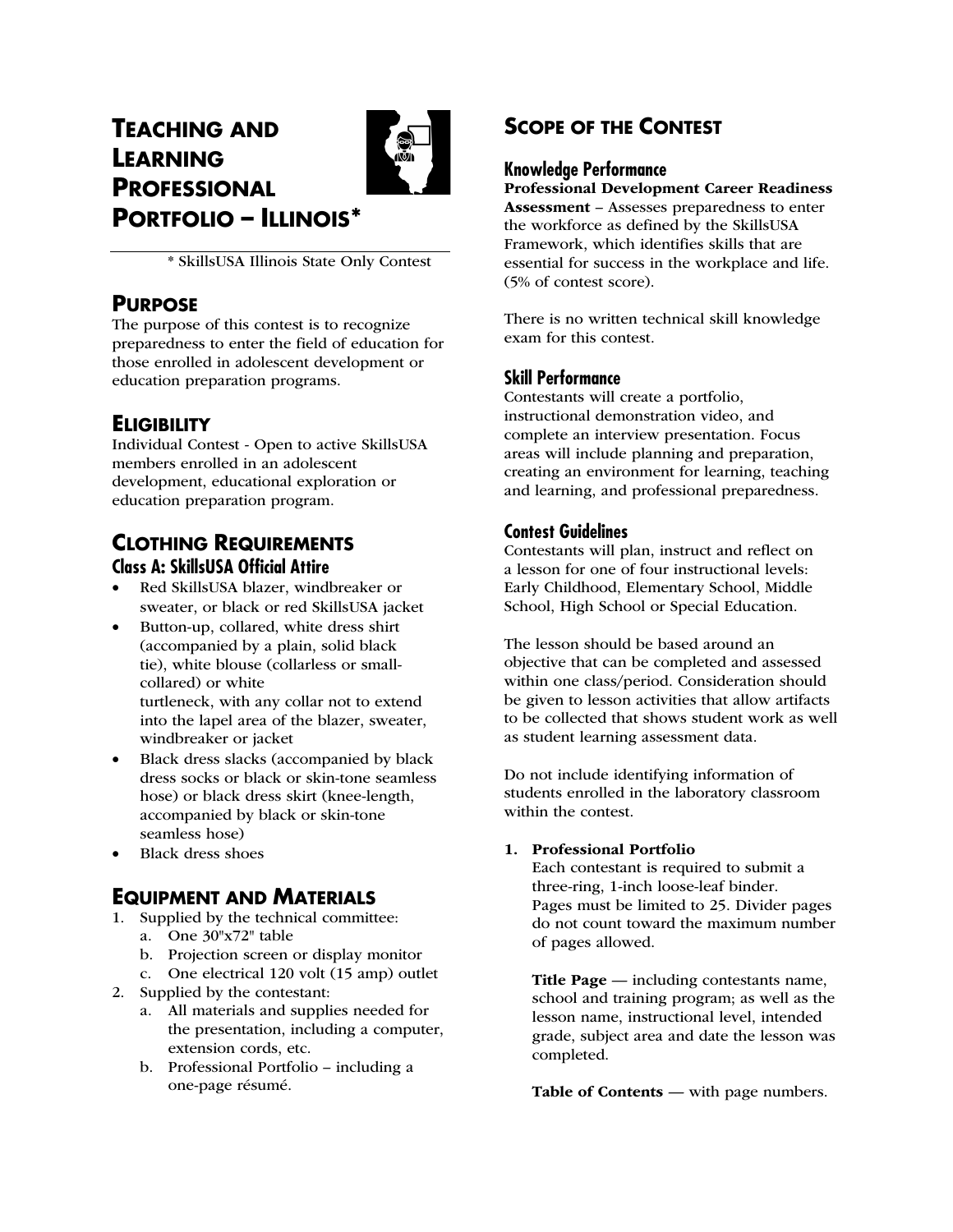### Sections of Portfolio

a. Section 1: Planning and Preparation

Lesson Plan — Design and develop a detailed original lesson plan that includes at least the following sections: Date of Lesson, Intended Length of Lesson, Standard(s), Unit or Theme, Objective(s), Materials, Lesson Activities/Components and Assessment/ Check for Understanding.

#### Planning and Preparation

Commentary — Contestants should reflect upon their lesson and write a summary, of up to two-pages, that includes responses to the following questions:

- What are the specific learning targets of the lesson?
- Describe what your lesson will look like beginning, middle, and end.
- Briefly describe the students in your class (IEP, ELL, Behavior concerns, personality make-up, etc..). Do not include identifying information of students.
- How have you prepared (prior knowledge) your students for this lesson?
- How do you plan to assess the learning target for this lesson?

## b. Section 2: Creating an Environment for Learning

Top Three — Describe three activities/ actions the contestant will use to promote a positive classroom environment for learning in this lesson. This should be no longer than onepage.

#### c. Section 3: Teaching and Learning

Lesson Materials — Include sample of instructional materials as well as brief descriptions of how they were used.

Student Work Samples — Provide examples, copies or photos of student work. Do not include identifying information of the students.

Instructional Reflection — Provide a substantive reflection on the lesson that was taught, of four pages or less. See #2 Instructional Demonstration Video. Cite specific timestamps of the video clip as evidence of effective instruction. Use these questions to guide and assist with the reflection:

- Which areas of teaching and learning does the contestant's video highlight? Explain why these were chosen and how they were demonstrated.
	- o Using appropriate language with students.
	- o Using questioning and discussion techniques.
	- o Engaging students in learning
	- o Assessment in instruction.
	- o Demonstrating flexibility and responsiveness.
- How successful was the lesson? Did the students learn what was intended for them to learn? Provide evidence to support your answer.
- What was the greatest moment of engagement? How do you know?
- In which ways did you shift your lesson plan to address an emergent need of your students? Why? What impact did your changes have?
- As the contestant, imagine you had a chance to teach this lesson again to the same group of students. What would you do the same and/or differently to achieve the intended objective(s), and/or would you change the objective(s)? Explain.

#### Assessment Data & Reflection –

Provide a report of assessment/check for understanding results proving students developed around the objective(s) set for the lesson.

In no more than one-page, review and reflect on students' assessment/check for understanding from the lesson. What do they reveal about students' progress toward and mastery of the objective(s)?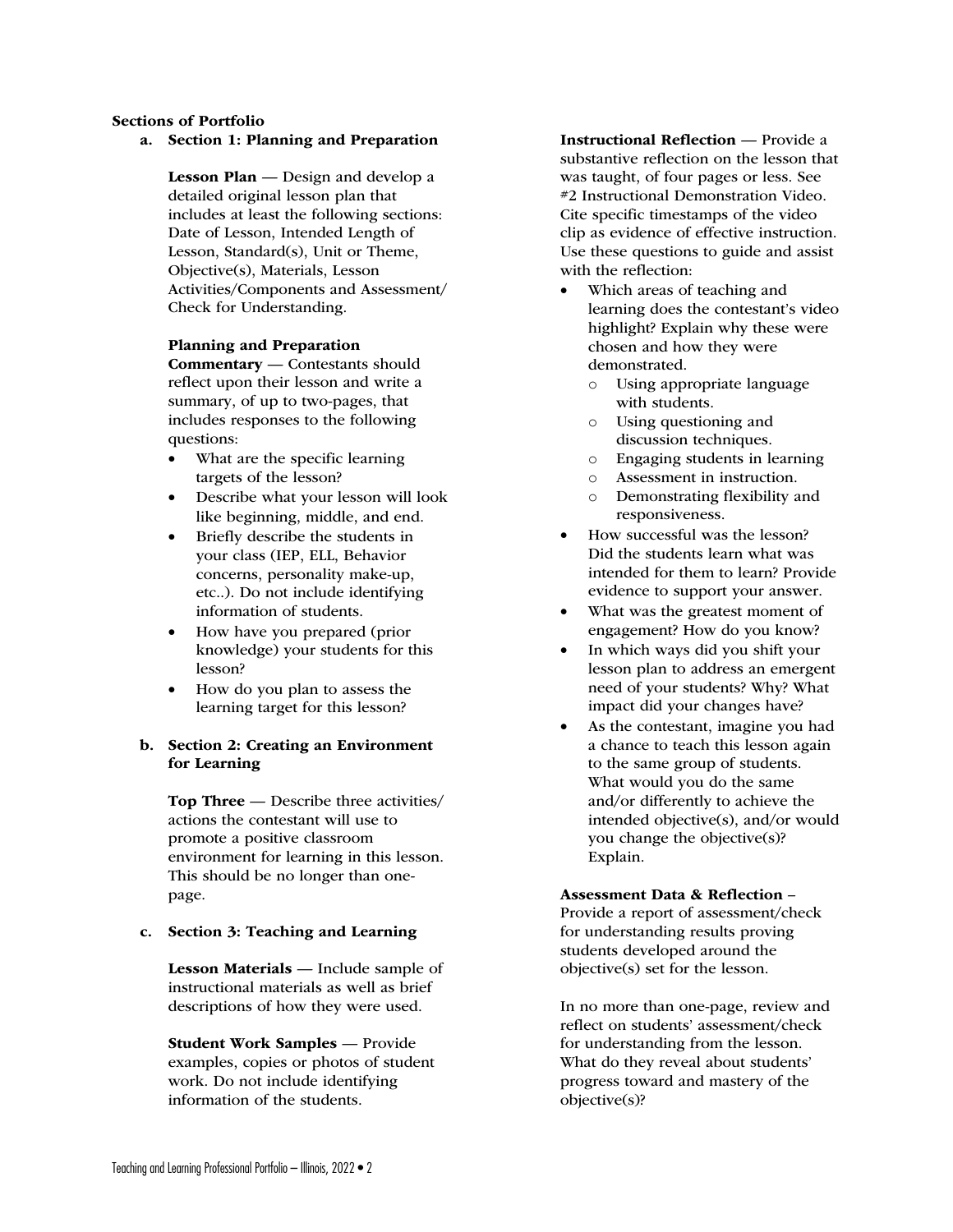#### d. Section 4: Professional Preparedness

Résumé and Career Objectives — Prepare a current résumé. The contestant should include a written statement describing their career goal, plans to achieve that goal and competencies that have been mastered.

Certifications and Credentials — Provide copies of certifications and credentials as relevant to preparation for the education field.

References — Letters of reference from teachers, mentors, supervisors, employers or others who can verify the contestant's skill ability (limit of three).

Awards and Recognition — Include copies of certificates, documentation of leadership activities, news articles and supporting material to serve as proof of the contestant's achievements as relevant to preparation for the education field.

## 2. Instructional Demonstration Video

From a recording of the entire lesson, contestants will select and submit an unedited (continuous), horizontally filmed clip of their instruction that is at least five (5) minutes but no more than ten (10) minutes. The clip should demonstrate the contestant's ability to show at least two (2) of the following:

- Using appropriate language with students
- Using questioning and discussion techniques
- Engaging students in learning
- Assessment in instruction
- Demonstrating flexibility and responsiveness

Before recording the video, ensure that appropriate permissions have been gathered from the parents/guardians of the students and from adults who appear in the video.

Video submissions may be due prior to the SkillsUSA Illinois Championships.

## 3. Presentation

Contestants should be prepared to make a five- to seven-minute oral presentation on their lesson/portfolio to the judges. This should provide an overview of the lesson and the outcomes. Contestants should not show their instructional demonstration video as part of their presentation.

Contestants should anticipate answering questions from the judges including describing personal teaching philosophy. Contestants are strongly encouraged to use technology.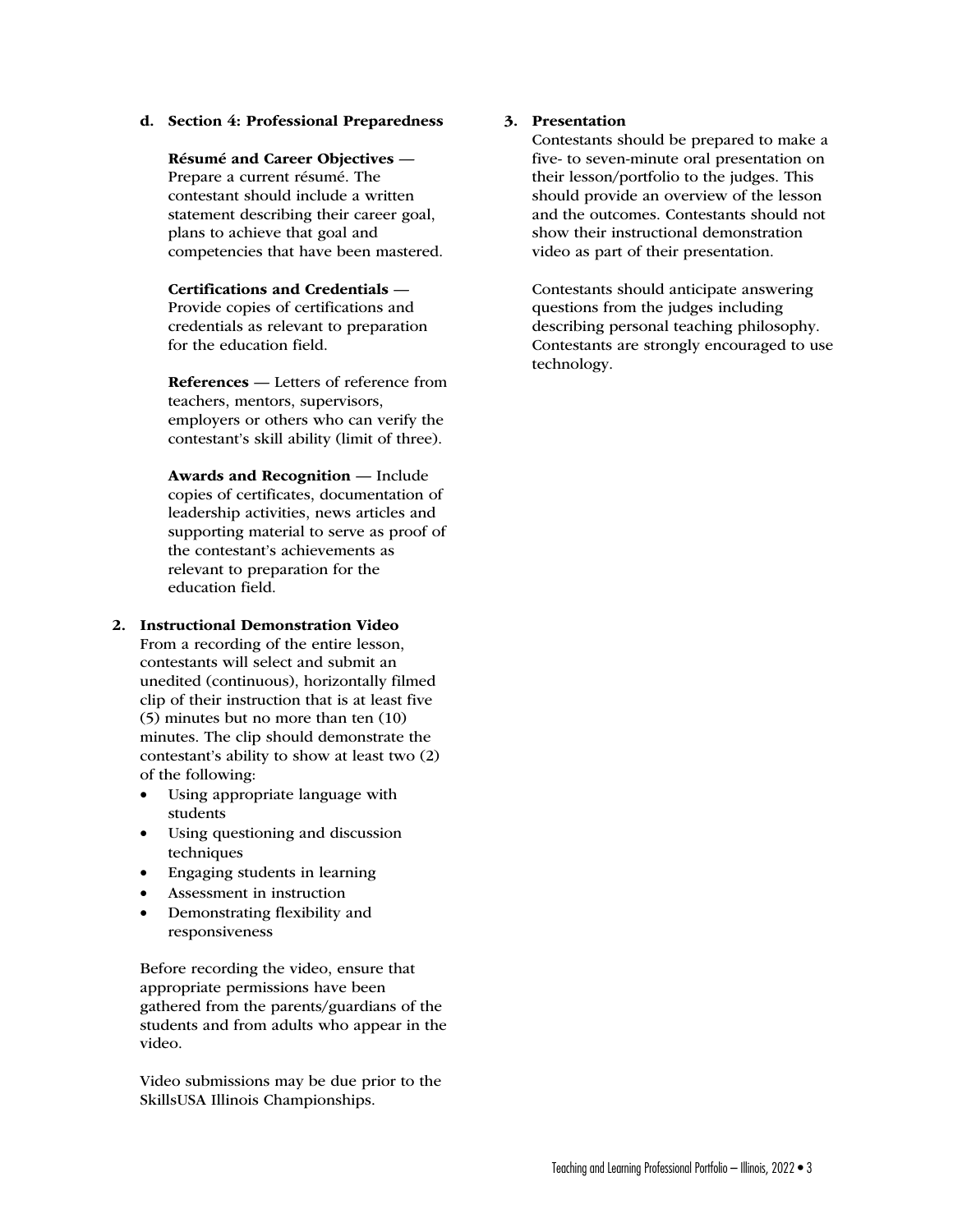## **Standards and Competencies**

## **TLPP 1.0 —Planning and Preparation**

- 1.1 Demonstrating knowledge of content
- 1.2 Designing coherent instruction
- 1.3 Setting instructional outcomes
- 1.4 Demonstrating knowledge of resources
- 1.5 Demonstrating knowledge of students
- 1.6 Designing/execute student assessment

## **TLPP 2.0 — Creating an Environment for Learning**

- 2.1 Creating an environment of respect and rapport
- 2.2 Organizing physical space
- 2.3 Establish a culture for learning
- 2.4 Managing classroom procedures
- 2.5 Managing student behavior

## **TLPP 3.0 — Teaching for Learning**

- 3.1 Uses appropriate language with students
- 3.2 Using questioning and discussion techniques
- 3.3 Engaging students in learning
- 3.4 Assessment in instruction
- 3.5 Demonstrating flexibility and responsiveness

## **TLPP 4.0 — Professional Preparedness**

- 
- 4.1 Reflecting on teaching<br>4.2 Demonstrating profess Demonstrating professionalism
- 4.3 Growing and developing professionally
- 4.4 Maintaining accurate records

## **TLPP 5.0 — SkillsUSA Framework**

5.1 Demonstrate mastery of the essential elements outlined within the SkillsUSA Framework.



## **Committee Identified Academic Skills**

The technical committee has identified that the following academic skills are embedded in this contest.

## **Math Skills**

As related to instructional demonstration.

## **Science Skills**

As related to instructional demonstration.

#### **Language Arts Skills**

- Provide information in conversations and in group discussions
- Provide information in oral presentations
- Demonstrate use of verbal communication skills: word choice, pitch, feeling, tone and voice
- Demonstrate use of nonverbal communication skills: eye contact, posture and gestures using interviewing techniques to gain information
- Organize and synthesize information for use in written and oral presentations
- Use print, electronic databases and online resources to access information in books and articles

## **Connections to National Standards**

State-level academic curriculum specialists identified the following connections to national academic standards.

## **Math Standards**

- Problem solving
- **Communication**
- **Connections**
- **Representation**

## Source: NCTM Principles and Standards for School Mathematics. For more information, visit: http://www.nctm.org.

## **Science Standards**

- Understands the nature of scientific inquiry
- Understands the scientific enterprise

Source: McREL compendium of national science standards. To view and search the compendium, visit: http://www2.mcrel.org/compendium/browse.asp.